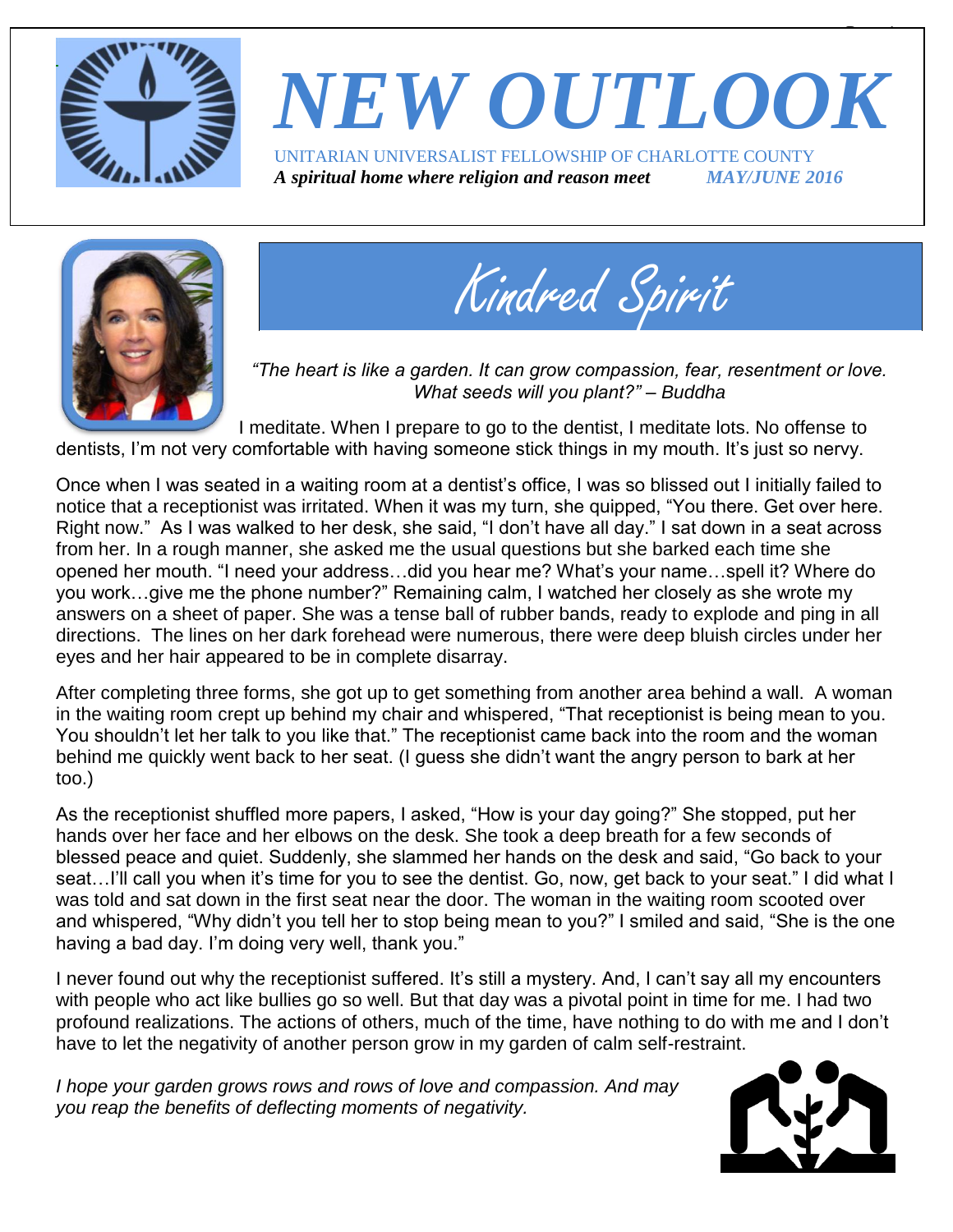

# Dear Ones

Your newly elected Board of Trustees met for the first time on Tuesday evening April 12th. Members include me (president), Frank Wilmer (vice president), Cheryl Lee (secretary), Sue Burgess (treasurer), and trustees, Delight Te Paske, Diane Allen Harkins, Herb Levin, Delmar Wooden, and Ellen McGill. Robert Taylor is graciously serving as a non-voting assistant treasurer. Rev. Amy Kindred also attends in a non-voting capacity. The group decided to meet on the third Tuesday of each month from 7 to 9 PM at the Fellowship.

One of the first tasks we tackled was assigning board liaisons to our numerous committees. A great deal of the work of our Fellowship

occurs in committees. It is our intent that the communication channels between committee chairs and board members are clear and open. Liaisons are charged with supporting committees and helping them to address challenges and determine when and how to present an issue for board consideration. I encourage liaisons and committee chairs to communicate frequently. Here is the list:

- Worship and Music Dennis Shaw
- Social Justice Ellen McGill and Herb Levin
- Life Span RE Frank Wilmer
- Art on the Wall Cheryl Lee
- Building Maintenance Delmar Wooden
- Grounds Dennis Shaw
- Caring and Hospitality Diane Allen Harkins
- Patient Advocates Herb Levin
- Membership Frank Wilmer
- Communications Diane Allen Harkins
- Finance Sue Burgess
- Stewardship Diane Allen Harkins
- Bylaws Diane Allen Harkins and Delight Te Paske

Another highlight from the April 12th meeting is the board unanimously voted to pay Waste Management \$112 per month to remove our recycling each week. The Climate Action Committe under the chairmanship of Jack Harkins, will set up procedures and teach us how to recycle correctly. If you want to help with this chore, contact Jack.

Finally, the reestablish Bylaws Committee is up and running under the chair of Diane Allen Harkins and Delight Te Paske. Members include Joani Mountain, Alice Clattenburg, and Mary Lou Proudfoot Kennedy.

In faith, Dennis Shaw President of the UUFCC Board of Trustees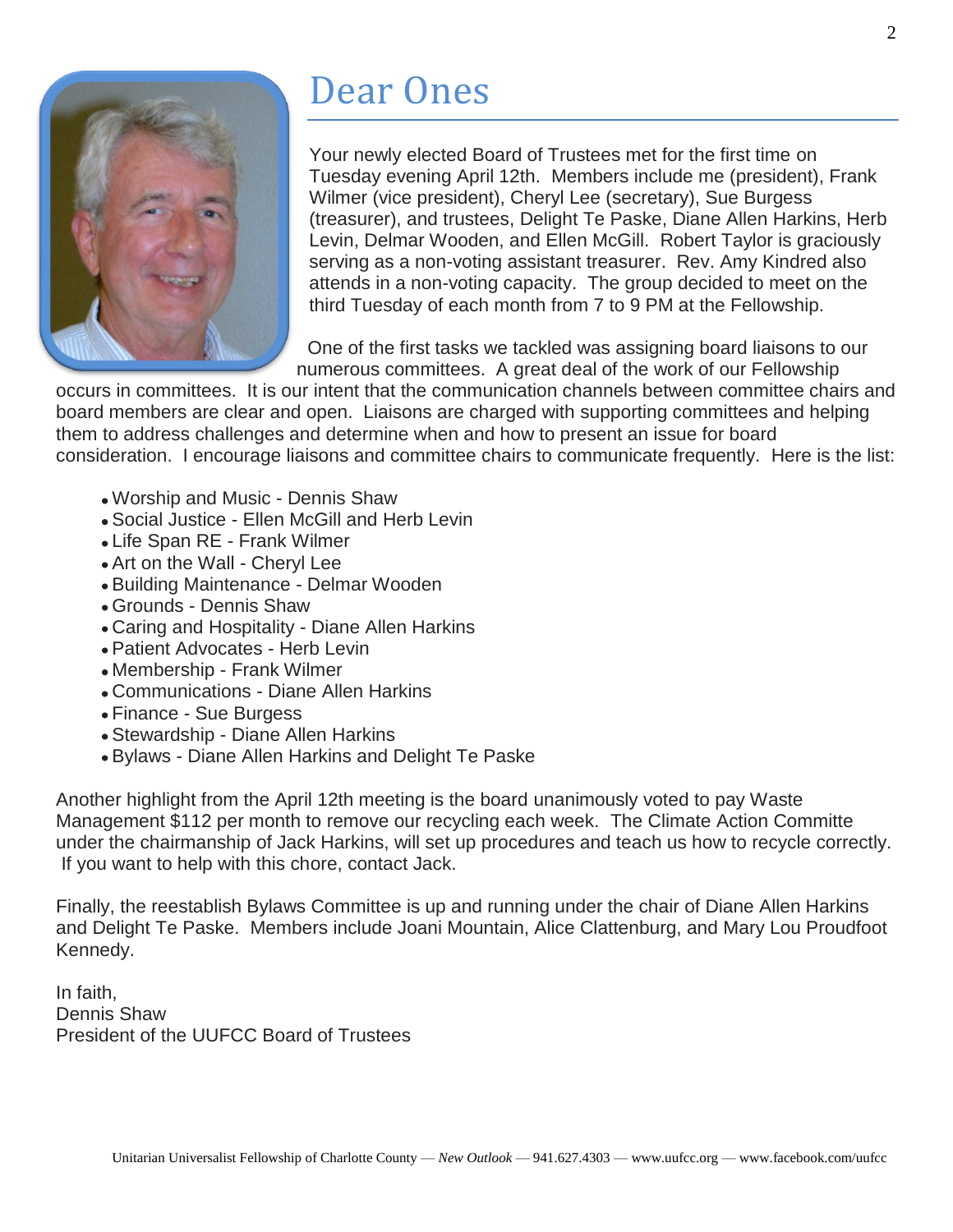| <b>Sundays</b>                       | <b>Meditation and Buddhist Discussion Group</b>      |  |
|--------------------------------------|------------------------------------------------------|--|
| 9:15 a.m. Conversation Among Friends | Thursdays 5-6:15 pm                                  |  |
| 10:30 a.m. - Worship Service         |                                                      |  |
| Coffee Hour following Worship        | Each evening we begin with a discussion and end with |  |
| Potluck Lunch on first Sunday        | meditation. All are welcome to attend.               |  |
|                                      |                                                      |  |

| <b>May</b>                                                                                                                                                                                                                                                                                                                                                                                                  | <b>June</b>                                                                                                                                                                                                                                                                                                                                               |  |
|-------------------------------------------------------------------------------------------------------------------------------------------------------------------------------------------------------------------------------------------------------------------------------------------------------------------------------------------------------------------------------------------------------------|-----------------------------------------------------------------------------------------------------------------------------------------------------------------------------------------------------------------------------------------------------------------------------------------------------------------------------------------------------------|--|
| <b>Theme: Make of Your Life a Poem</b>                                                                                                                                                                                                                                                                                                                                                                      | <b>Theme: A Heart that Grows</b>                                                                                                                                                                                                                                                                                                                          |  |
| May 1 - "On Poetry"                                                                                                                                                                                                                                                                                                                                                                                         | June 5 - "To Be or Not to Be Whole"                                                                                                                                                                                                                                                                                                                       |  |
| Come hear members and friends share poetry<br>they have written.                                                                                                                                                                                                                                                                                                                                            | What does it mean to "be whole-heartedly you"?<br>American society has a set of acceptable<br>behaviors. Is it time to revisit what it means to be<br>of worth?                                                                                                                                                                                           |  |
| May 8 - "Symbolism of Flowers"                                                                                                                                                                                                                                                                                                                                                                              | June 12 - "C.A.R.E Compassion for Our Sons                                                                                                                                                                                                                                                                                                                |  |
| "There are always flowers for those who want to<br>see them" - Henri Matisse<br>The common wildflower known as "Everlasting"<br>represents always remembered. What other<br>floral sentiments were understood in the<br>1800's?                                                                                                                                                                             | and Daughters" Sharon Luske<br>Bad things happen to good people. When they<br>do, who is there to help? Charlotte County<br>Center for Abuse and Rape Emergencies<br>provides much needed assistance in times of<br>suffering and upheaval. This morning, we make<br>room in our hearts to develop better<br>understanding of this valuable organization. |  |
| May 15 - "On Chants and Mantras"                                                                                                                                                                                                                                                                                                                                                                            | June 19 - "Letters to and by Fathers"                                                                                                                                                                                                                                                                                                                     |  |
| Ritual chants and mantras are helpful in many<br>traditions. What about within our Unitarian<br>Universalist system of making meaning? Let's<br>explore.                                                                                                                                                                                                                                                    | What better way to experience new thought than<br>to witness readings performed by<br>folks within the congregation? Herb Levin has<br>organized a powerful collection of letters.                                                                                                                                                                        |  |
| May 22 - "The Currency of Human Contact"                                                                                                                                                                                                                                                                                                                                                                    | June 26 - Livestream Worship Service from                                                                                                                                                                                                                                                                                                                 |  |
| <b>James Abraham</b><br>"Stories are the creative conversion of life itself<br>intoa more powerful, clearer, more meaningful<br>experience. They are the currency of human<br>contact." - Robert McKee<br>This morning, former journalist and local writers'<br>advocate, James Abraham reveals how stories<br>can break down barriers that keep us from<br>forming relationships of honor and good regard. | <b>General Assembly</b><br>Relax with a cup of coffee and watch a live-<br>stream worship service. Look for friends and<br>members in the audience at the Unitarian<br>Universalist annual gathering for General<br>Assembly in Columbus, Ohio.                                                                                                           |  |
| May 29 - "Poetry and an Ocean of Sound"<br>Poems and soothing sounds from William Ward's crystal bowls. Submit a poem that changed your                                                                                                                                                                                                                                                                     |                                                                                                                                                                                                                                                                                                                                                           |  |

Poems and soothing sounds from William Ward's crystal bowls. Submit a poem that changed your life or enriches your life still. Send a copy to Joani Mountain at [joanimountain@gmail.com](mailto:joanimountain@gmail.com) by May 11 and read it during the Sunday service.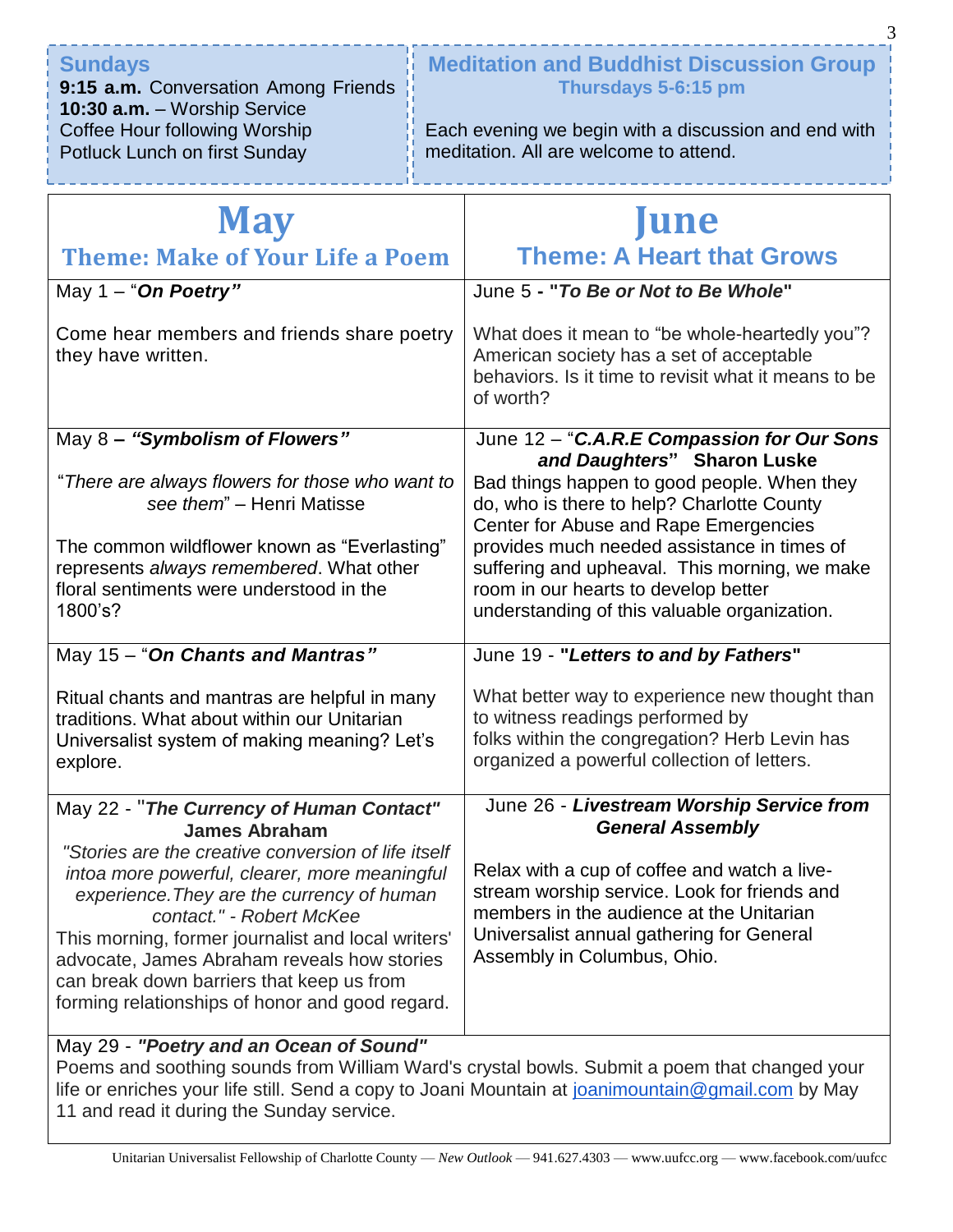#### News from Marty Wilmer **Lifespan Development Coordinator**

#### **A Note of Thanks to Steve Pollard and Valerie Page**



We are sorry to see Steve Pollard and Valerie Page leave RE. They began the program at UUFCC in 2009 and built a wonderful curriculum based on the values and beliefs of our denomination. Steve and Valerie came prepared to teach and provide hands-on activities most Sundays throughout the year. Frequently, there were no children to enjoy the lessons the first few years. More recently, many children have learned and played in the classroom with Steve and Valerie. We will sorely miss their dedication and devotion to the children of our fellowship, and we wish them well as they transition to other activities within the fellowship. Steve and Valerie, thank you, so much, for all you have done for our children.

#### **REFlections – Religious Education News**

A huge thank you goes to Sue Burgess for the donation of two handmade dolls for our child care. They are adorable!

During April, children who attended RE celebrated Earth Day in a variety of ways, including painting bird houses, which came out beautiful. They also learned about our  $7<sup>th</sup>$  Principle: Respect for the interdependent web of all existence of which we are a part.

While Steve and Valerie will be leaving, regretfully, as our RE Teachers, our religious education program will continue. Children will attend the service the first Sunday of each month. We will provide learning experiences for all of our children on the other Sundays. We have a growing group of children attending our fellowship, and we look forward to learning together. In the fall, we are planning to have two classes, with ages around 10-14 in a new group. Look for more information this summer.

Happy Birthday to Rachel Rose, whose birthday is May 8!



#### **Beyond the Classroom**

#### **ANT (Art, Nature, Theater) CAMP News – June 13 – 17, 2016**

Registration is now open. Applications are available in the Fellowship Hall on the RE Bulletin Board, on our Website under the ANT CAMP link, or from Marty Wilmer. Scholarships are available. Please invite your friends, neighbors, and relatives to join us. More information is available on the website and on the camp bulletin board in the fellowship hall.

Have you been wishing there was a summer camp for adults? Here's your chance to attend for free! We could use several volunteers to be Camp Buddies during the week, for  $\frac{1}{2}$  day shifts. Buddies would help with drop off, pick up, lunch, holding hands, and assisting children with crafts. We hope you will feel free to participate in any of the activities during your time as a camp buddy! See the Camp Bulletin Board in the Fellowship Hall to sign up or contact Marty Wilmer for more information.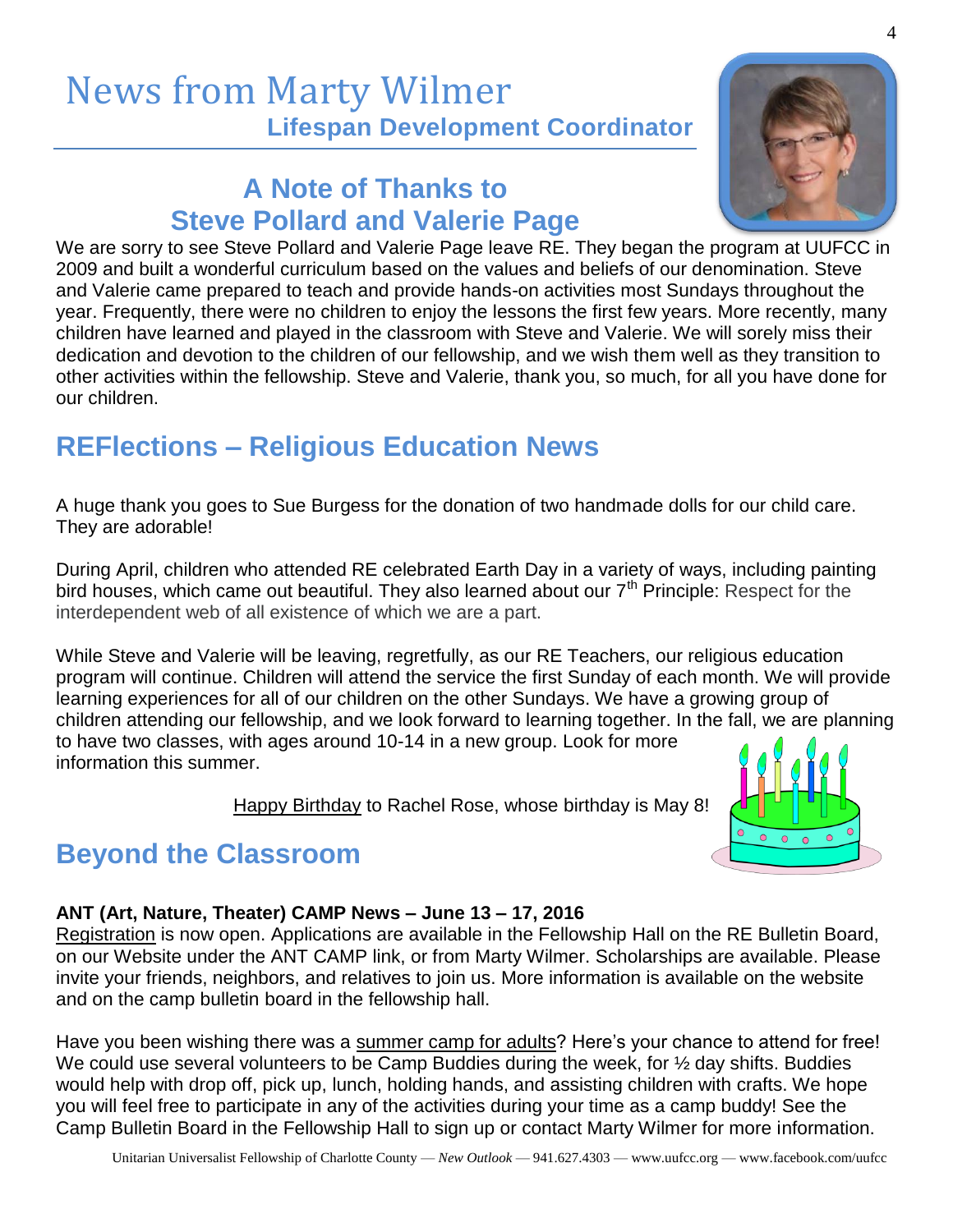5

#### **"Being a UU" Class – Adult Education**

Twelve adults joined Rev. Amy for four Saturday morning classes lasting three hours each. Through discussions, group and individual activities, and readings, each participant developed their first draft of what it means to them to be a UU. Many said they were sad when the sessions ended. Thank you to all who participated.

If this sounds interesting to you, stay tuned. The classes will be offered again. In the meantime, this summer we will offer an opportunity to view and discuss the DVD series, "Belief," from the Oprah Winfrey Network (OWN). It's a wonderful look at many of the varied ideas around the world and the ways people live what they believe, from atheists to theists, and beyond.

# Meatless Monday Cookbook

UUFCC Climate Action Team's Meatless Meal attendees and Reverend Amy Kindred are proposing that we publish a vegetarian cookbook as a small fundraiser for the congregation.

#### **We invite all UUFCC members and friends to contribute vegetarian or plant-based recipes for inclusion in our upcoming "Meatless Monday" cookbook.**

We understand that not everyone eats vegetarian, and some do not have favorite vegetarian recipes, but if not, we hope to introduce you to some of the favorite recipes that have been shared at our meatless meal potlucks over the past 18 months. If you have a favorite, would you please include it in the UUFCC Cookbook?

It has become apparent that less meat in our diet is better for our health. Our Unitarian Universalist faith asks each of us to "respect the interdependent Web of which we are all a part", and to do all that we are able, to care for our beautiful planet. In this regard we wish to share our idea that plant based eating is not only easy and fun, but can be delicious too.

Please feel free to contribute as many recipes as you would like. We may have to edit the number we include in the book from each person, after we see how many contributions we receive.

Please indicate if your recipe is vegetarian, or if it's plant-based which would include no eggs or dairy. You may also choose to tell us whether it is a **main dish, appetizer, baked good, salad, dessert etc**. Is it *fat- free, heart-healthy* or gluten free? Is it an old family favorite?

You may include a brief introductory statement if the recipe is special in some way and you care to share. The rules for contribution are simple. We ask only that there be no meat or meat broth in your recipe.

You may find recipe collection forms in the Social Hall at the Fellowship and a box in which to deposit your recipes. If you don't find a form, feel free to hand write on one side of any 8.5 X 11 inch sheet. You may instead choose to email your recipe directly to: [uufccvegcookbook@gmail.com](mailto:uufccvegcookbook@gmail.com). **The deadline for contributions is May 31, 2016.** 

Please address any questions to the above listed email, or to [Jharkinsuu40@gmail.com.](mailto:Jharkinsuu40@gmail.com)

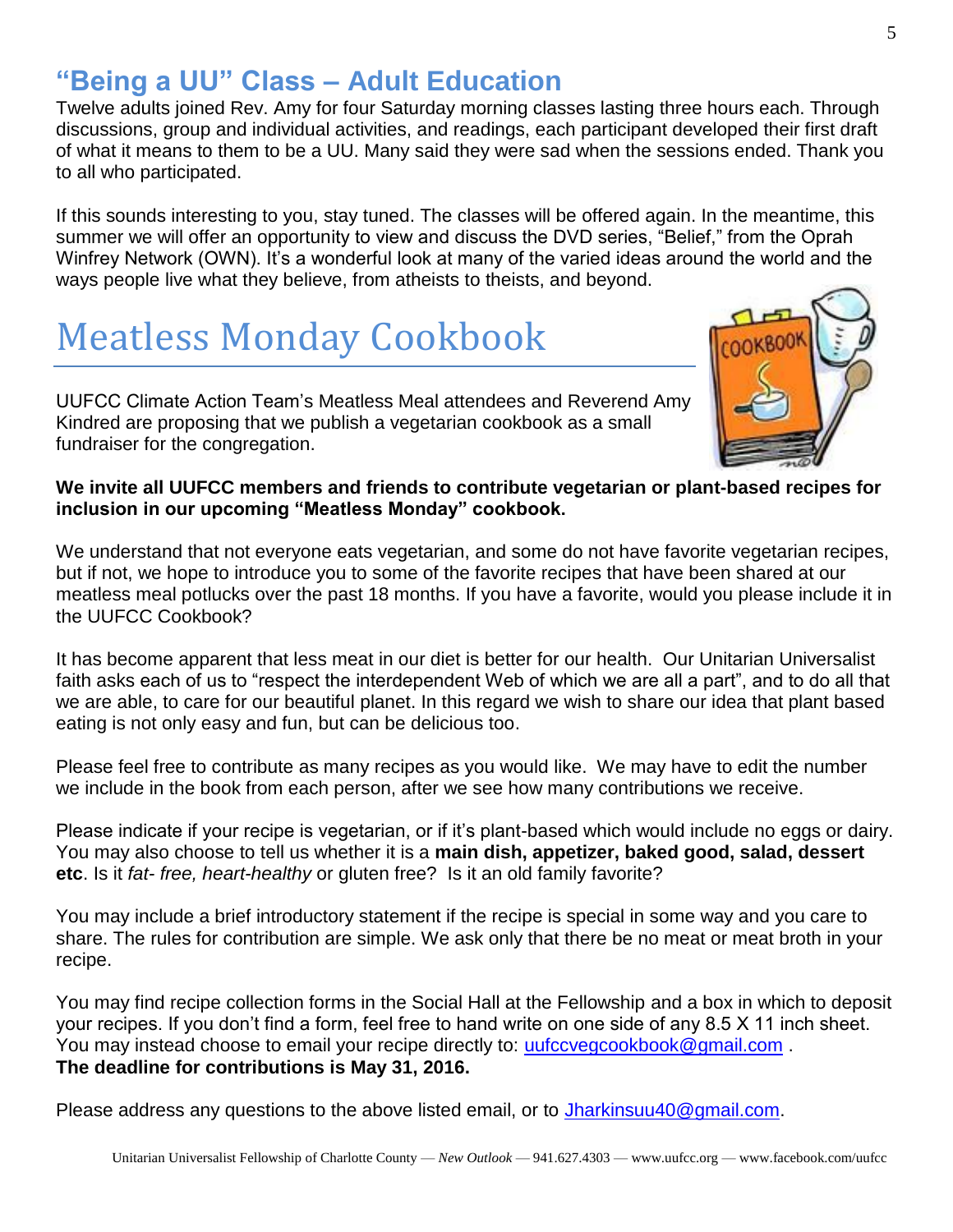# Climate Action Team Report Jack Harkins

During this winter, we have been having our monthly meatless meals on the 4th Fridays of the month, so as not to conflict with the Saturday Second Service. I think we'll start meeting on the last Saturday of the month beginning in May. Please check out the weekly updates for the exact date and time!

In other news the Board has decided to enlist the help of Waste Management (WM) for our local recycling here at UUFCC. The yellow covered recycle container is at the side of the building, so we'll still need to use an inside container for our use.



The climate action team is still examining the best method of collection, so stay tuned for an announcement of our plan. We'll also have reminders about what you can and cannot recycle. For a quick reminder take a peek at this WM link:

<http://www.wm.com/documents/pdfs/recycle-often-recycle-right.pdf> Thanks for your patience, and any suggestions are welcome!

Our Citizens Climate Lobby meetings continue monthly at the Fellowship. If you like writing letters to your congressman or the newspaper, we could use your help. Meetings are scheduled for May 19th and June 16th at 6:30pm. With five of the regular CCL'ers going north for the summer, we'll continue our meetings via conference call, but most likely Jack will be calling from the Social Hall.



### Chalice Circles

Chalice Circles enrich our community with conversation and attenti veness that can be difficult to find in the busy life of a fellowship. G roup members listen to each other, but don't attempt to solve each others' problems. They are not therapy or support groups. The me mbers and facilitators support each other.

An Advance Reflection is provided prior to each meeting. Some

topics are spiritual in nature (joy, trust, faith, and prayer); others reflect universally human themes (love, loss, forgiveness, and humor). Members respond to the topic questions by sharing personal experiences. The focus is on deep listening, reflection, and an interchange among group members.

Chalice Circles have 8 -12 members and are led by a lay leader. Groups meet twice a month in the sanctuary; each session lasts two hours. Two exploratory sessions are planned for Saturdays, April 16th and 30th at 2:00 p.m.

Please contact Joseph Fenty at 941-286 7876 or send an email to *[jmfenty@gmail.com](mailto:jmfenty@gmail.com).*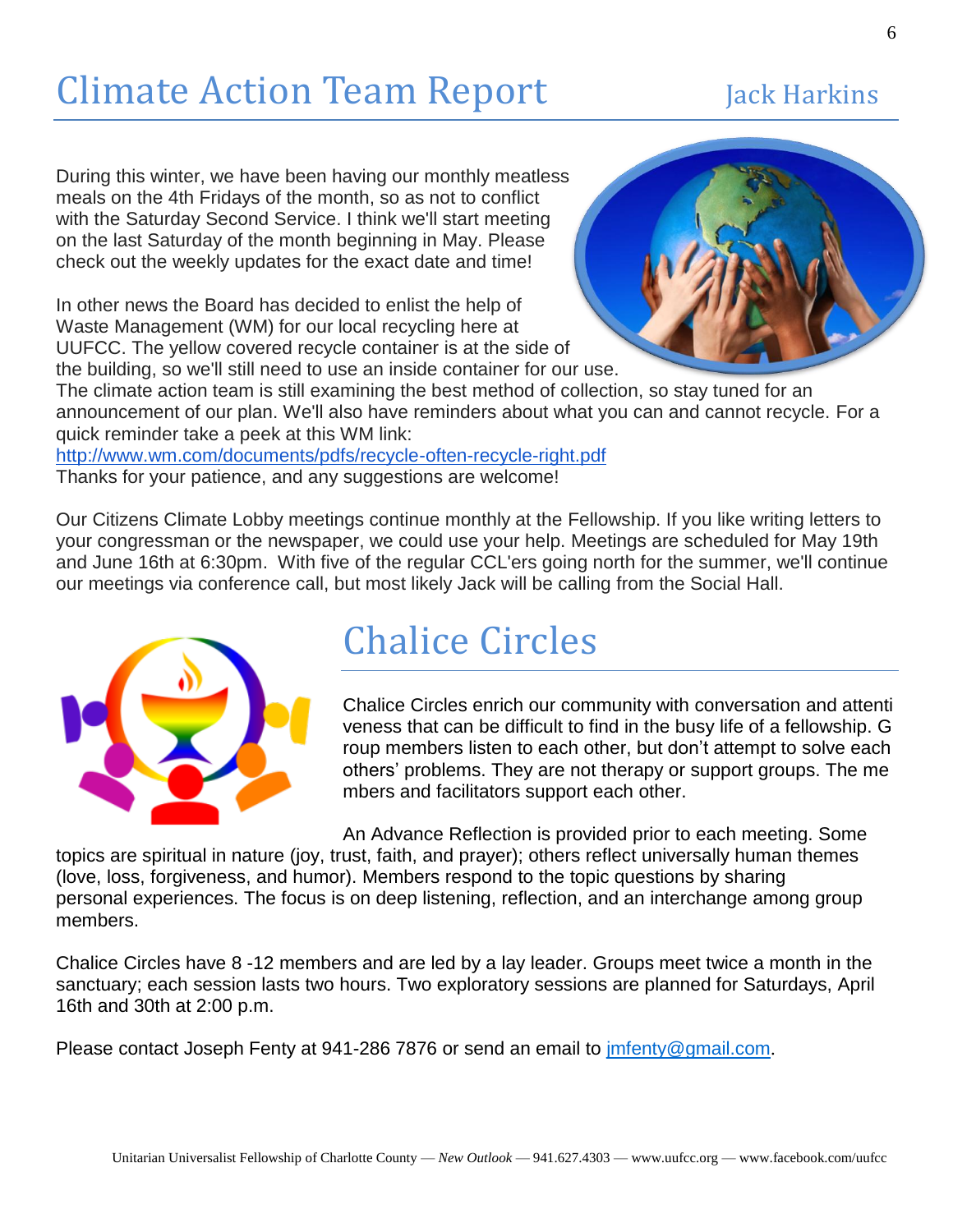# The UU Endowment of Charlotte County Message from the Trustees



Many members and friends at UUFCC are not well acquainted with the UUE of Charlotte County - the Endowment - how it is invested, what can and cannot be spent, how to contribute and who makes decisions about spending dividends and using funds.

You may find the following information about the UU Endowment useful:

**1.** The UUE is a separate entity from UUFCC (the Fellowship). It has its own bylaws and it is managed by three trustees who are members of the Fellowship.

**2.**The UUE is closely affiliated and supports UUFCC in a variety of ways: including the annual Operations Budget, Growth Initiatives, Memorial Services (when needed) and other requests that promote the advancement of Unitarian Universalism. A most recent donation was to support our new children's summer program ANT(see description elsewhere).

**3.** The UUE investment purpose is to grow the UU Endowment at a rate that would maintain the purchasing power of the donations in perpetuity while generating additional income/growth to provide funding for various purposes.

**4.** The UUE local fund is held in a separate bank account locally and is invested as part of the UU Common Fund in Boston. Much good information is available at their website: [uucef.org](http://uucef.org/) - including the rationale for socially responsible investing and average returns on investments.

**5.** The donations to the UUE are given in perpetuity-so the principle is to be maintained. Thus, the Trustees must be cautious about how much to spend, in a given year, not more than the average earnings plus inflation. If the market is down, it is possible that contributions to the Fellowship could be reduced.

**6.** Donations to the UUE are always appreciated and may be given in memory or honor of a loved one, simply by writing a check to the UUE of Charlotte County and placing it in the collection basket on Sunday. Of course, it can be mailed to the office as well and should be so labeled.

*Our community has had many recent losses that are acknowledged below, including a founding member of the Fellowship, Charlotte Wharton, and a founding member of the Endowment, Harold Rapp. Our sympathies go out to all of these families. The following donations for the month of April are accepted with gratitude!*

#### **In Memory of Charlotte Wharton**

 MaryHolly Allison, Richard Dick, Carolyn Kvam & Robert Hansman, Dave & Florence Martin

**In Memory of Harold Wild** Martha Wild **In Memory of Lillian Nebbeling** Lorraine Wood **In Support of ANT Camp** Robert Hansman In Honor of Charlotte Wharton

**In Memory of Harold Rapp** Richard Dick, Dave & Florence Martin

With faith & gratitude,

MaryHolly Allison, Robert Hansman & Robert Taylor The UUE Trustees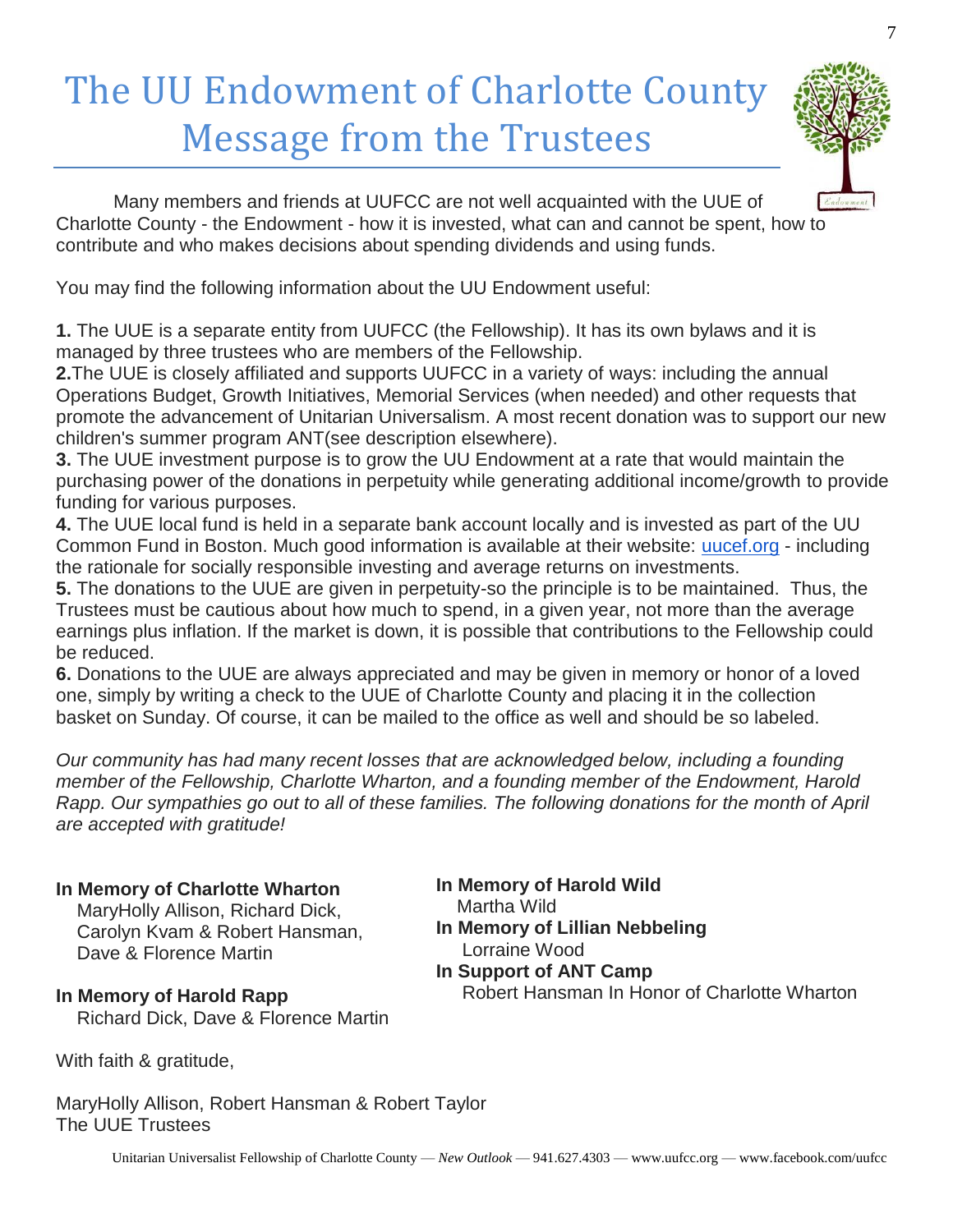# Art on the Wall



The Art on the Wall Committee is proud to announce its May 1-June 15 art exhibition. Judy Lee, artist extraordinaire, will exhibit paintings on the walls and Georgia Donnelly will exhibit pottery in the glass cases.

Judy Lee's beautiful paintings have won awards in several venues and hang in numerous private collections. She works in oils, acrylics, and produces unusual and lovely mixed media canvases. As a book illustrator, Lee's art recently adorned "It's OK, Scooter," a children's book.

Georgia Donnelly studied pottery in New England and southern France. Specializing in classical forms, her hand-thrown work is graceful as well as functional. In addition, she loves to experiment with surface decoration.



Everyone is invited to attend a free opening reception on Friday, May 6, from 4 to 6 pm, at the Fellowship Gallery.

#### UUFCC Member/Friend Art Exhibit Coming in June!!

Artists – one and all – you are invited to enter 2-D and 3-D art to our UUFCC summer art exhibit, mid-June through August. We want to share your talent with our congregation! The Art Committee is seeking paintings, drawings, photography, and fiber arts for the art wall and ceramics, jewelry, woodwork, cloth dolls, gift cards, and other 3-D art objects for the glass cases.

Please see Trudy Gerhardt or Sue Taylor to enter your artwork. Each piece needs to be labeled with artist's name, title, medium, and price (or NFS). Deadline for submission is June 15.

> **CONTACT US - OFFICE HOURS Monday through Thursday 8 am – 2 pm** 1532 Forrest Nelson Blvd, Port Charlotte, FL 33952 941.627.4303 [www.uufcc.org,](http://www.uufcc.org/) www.facebook.com/uufcc

**Rev. Amy Kindred, minister@uufcc.org 941.916.0957** Minister's hours: Tues. morning and Thurs, afternoon. It's best to call for an appointment. **Chris McCoy**, Office Administrator, [office@uufcc.org](mailto:office@uufcc.org) **Dennis Shaw,** Board President, [President@uufcc.org](mailto:President@uufcc.org) **Joani Mountain**, Membership Coordinator, [joanimountain@gmail.com](mailto:joanimountain@gmail.com) **Marty Wilmer,** Lifespan Development Coordinator, marty.wilmer@gmail.com **Ginger Abraham**, Newsletter Editor, newsletter@uufcc.org **Article Deadline**: 20th of the month **Myrna Charry**, Communications Chair, mcharry@earthlink.net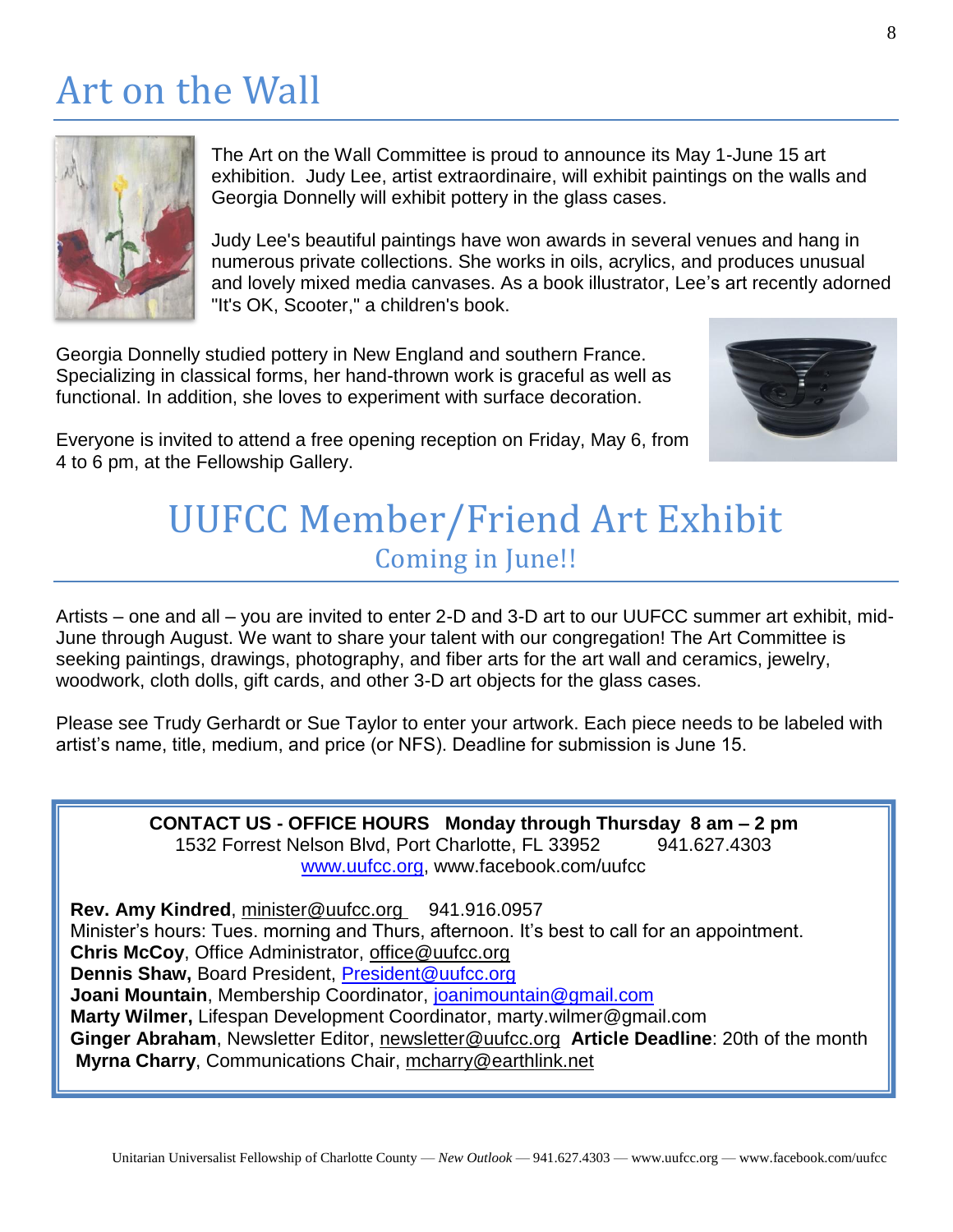### Come, Come, Whoever You Are – to our Book Group!

Our Book Club meets on the last Wednesday of each month to discuss the "Book of the Month" chosen by the members. All are invited to participate regularly **or** whenever the "Book of the Month" seems particularly appealing to them.

We had a lively discussion of the biography and subject of **Gertrude Bell: Queen of the Desert** at our April meeting. We discussed the writing and presentation of the author (Georgina Howell) and many facets of the amazing Gertrude Bell. Explorer, linguist, archeologist, historian and de facto diplomate in the Middle East in the first quarter of the  $20<sup>th</sup>$  Century, she was an example of how a strong woman could overcome extreme gender basis to become extraordinarily influential.



The book for our May 25th meeting is **All the Light We Cannot See** by Anthony Doerr. This Pulitzer Prize winner for fiction for 2015 is set primarily in France during World War I and involves the eventually overlapping stories of a blind French girl and a German soldier who is responsible for detecting subversive radio broadcasts. Almost all would agree that it is a great read. Many have called it a masterpiece.

We will discuss a quirky debut novel at our June Meeting—**A Man Called Ove** by Fredrick Backman. Ove is a neighborhood curmudgeon. The plot involves the development of his unexpected

friendship with his next door neighbors. This will be a change of pace for us—an acclaimed contemporary light and humorous novel.



Contact for May meeting: Mary Wolff or Pat Thomas-Beard Contact for June meeting: Mary Howard

# More Goodreads



Skinner House Books and Beacon Press announce Justice and Spirit: The Unitarian Universalist Book Club on Goodreads. All those interested in spirituality, religion, and social justice, whether Unitarian Universalist or not, can discuss books that seek to answer one (or all) of the following: How do we, as individuals and communities, search for truth and meaning, strive for justice and action, navigate our spiritual journeys, and live out our values? The book club will host a discussion about a new book every month with thoughtful questions, additional resources, and other treats to come! The first book

being discussed is the 2015-2016 UUA Common Read, Just Mercy, by Bryan Stevenson.

And here's a sneak preview: The January selection will be The Rebellious Life of Mrs. Rosa Parks by Jeanne Theoharis, so order your copy now! Both books are available on order from Beacon Press and Skinner House Books.

If you have questions about Goodreads, please contact Pierce Alquist at palquist@uua.org<mailto:palquist@uua.org> and she'll be happy to help you



Unitarian Universalist Fellowship of Charlotte County — *New Outlook* — 941.627.4303 — www.uufcc.org — www.facebook.com/uufcc